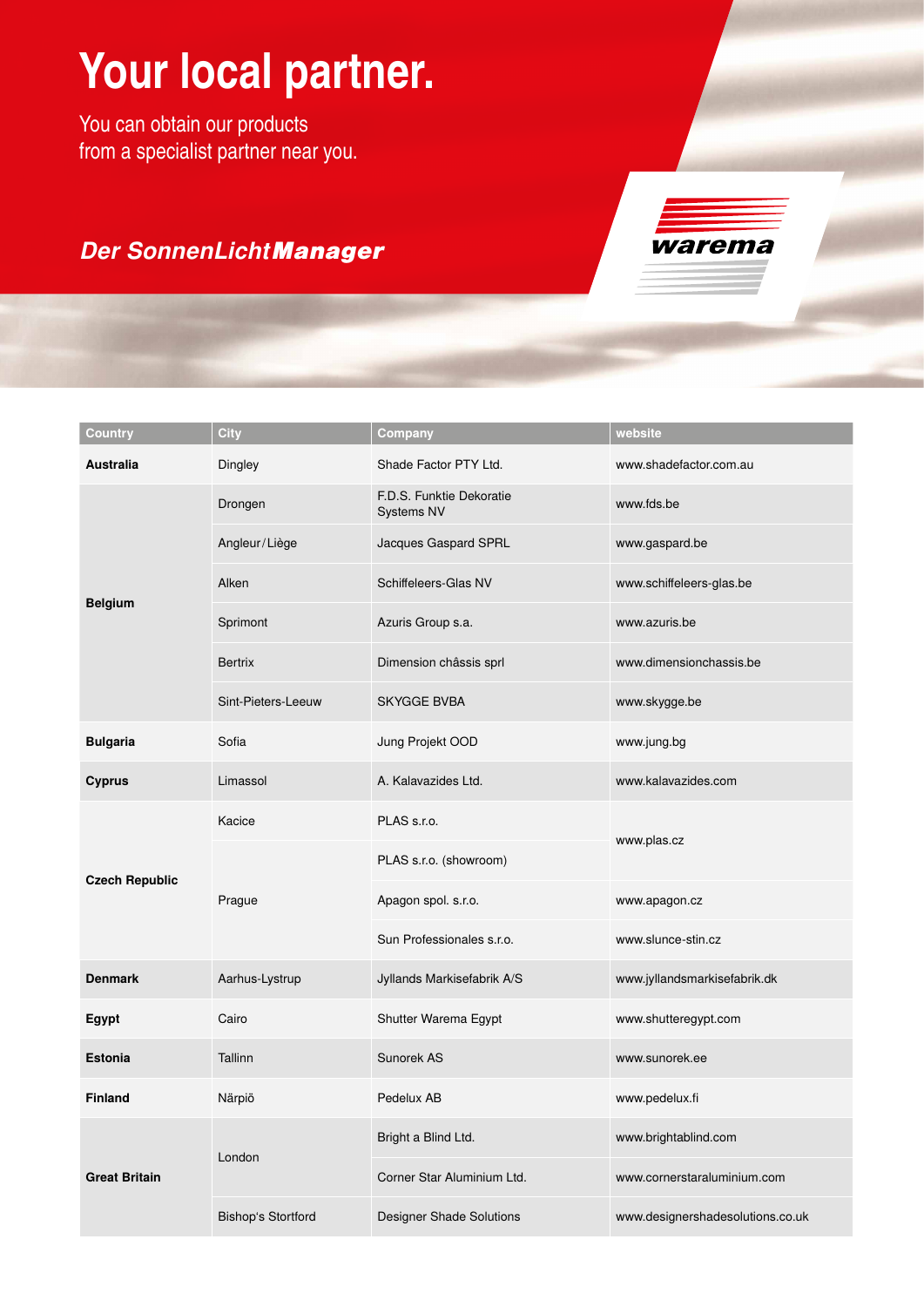| Country        | <b>City</b>          | Company                                     | website                               |
|----------------|----------------------|---------------------------------------------|---------------------------------------|
| Greece         | Athens               | P-G P. AND G. SAVVIDIS O.E                  | www.p-j.gr                            |
| <b>Hungary</b> | Vezprem/Budapest     | Waremagyarorszag<br>Árnyékolástechnikai KFT | www.waremagyarorszag.hu               |
| Ireland        | Cork                 | ACE Facilities Management Ltd.              | www.acefacilitiesmanagement.ie/blinds |
|                | <b>Dublin</b>        | Crossflow                                   | www.crossflow.ie                      |
|                |                      | Designer Shade Solutions                    | www.designershadesolutions.co.uk      |
|                |                      | <b>Outdoor Structures Ireland</b>           | www.outdoorstructuresireland.com      |
| <b>Israel</b>  | Netanya              | Apex Co. Ltd.                               | www.apex.co.il                        |
|                | Cedrasco             | Balatroni S.R.L.                            | www.balatroni.com                     |
| <b>Italy</b>   | Chiari               | Chiaribruno S.R.L.                          | www.chiaribruno.it                    |
|                | Mogliano Veneto      | Colfert S.p.A.                              | www.colfert.com                       |
|                | Valledolmo           | Emmedia S.A.S.                              | www.emmedia.it                        |
| Japan          | Yokawa-cho/Miki-City | OSMO & EDEL Japan, Co. Ltd.                 | www.osmo-edel.jp                      |
| <b>Kuwait</b>  |                      | Precon Engineering Co.                      | www.precon.com.kw                     |
| Latvia         | Riga                 | <b>Luxcontrol SIA</b>                       | www.luxcontrol.lv                     |
|                | Salaspils            | SIA i2                                      | www.i2.lv                             |
| Lithuania      | Kaunas               | <b>JSC Dextera UAB</b>                      | www.dextera.lt                        |
|                | <b>Vilnius</b>       | <b>Tinklelis UAB</b>                        | www.tinklelis.com                     |
|                | Holzem               | GM decorations S.A.R.L                      | www.gmdecorations.lu                  |
|                | Brachtenbach         | Fenster Mersch S.A.                         | www.fenstermersch.lu                  |
|                | Junglinser           | Coplaning S.A.                              | www.coplaning.lu                      |
|                | Manternach           | Annen plus S.A.                             | www.annen.eu                          |
| Luxembourg     | Troisvierges         | <b>Brever SARL</b>                          | www.brever.com                        |
|                | <b>Biwer</b>         | PlaniGraph S.A.R.L.                         | www.planigraph.lu                     |
|                | Niederanven          | Ralf Schuh Raumausstattung GmbH             | www.ralf-schuh-raumausstattung.com    |
|                | Kehlen               | Sun-Tec S.A.                                | www.sun-tec.lu                        |
|                | Ehlerange            | Metalica Home Sàrl                          | www.metalica.lu                       |
|                | <b>Burg-Reuland</b>  | Schreinerei Josef Hoffmann                  | www.schreinerei-hoffmann.com          |
|                | Roodt-sur-Syre       | Team H s.à.r.l.                             | www.teamh.lu                          |
|                | Senningerberg        | Weisgerber & Fils Sàrl                      | www.weisgerber.lu                     |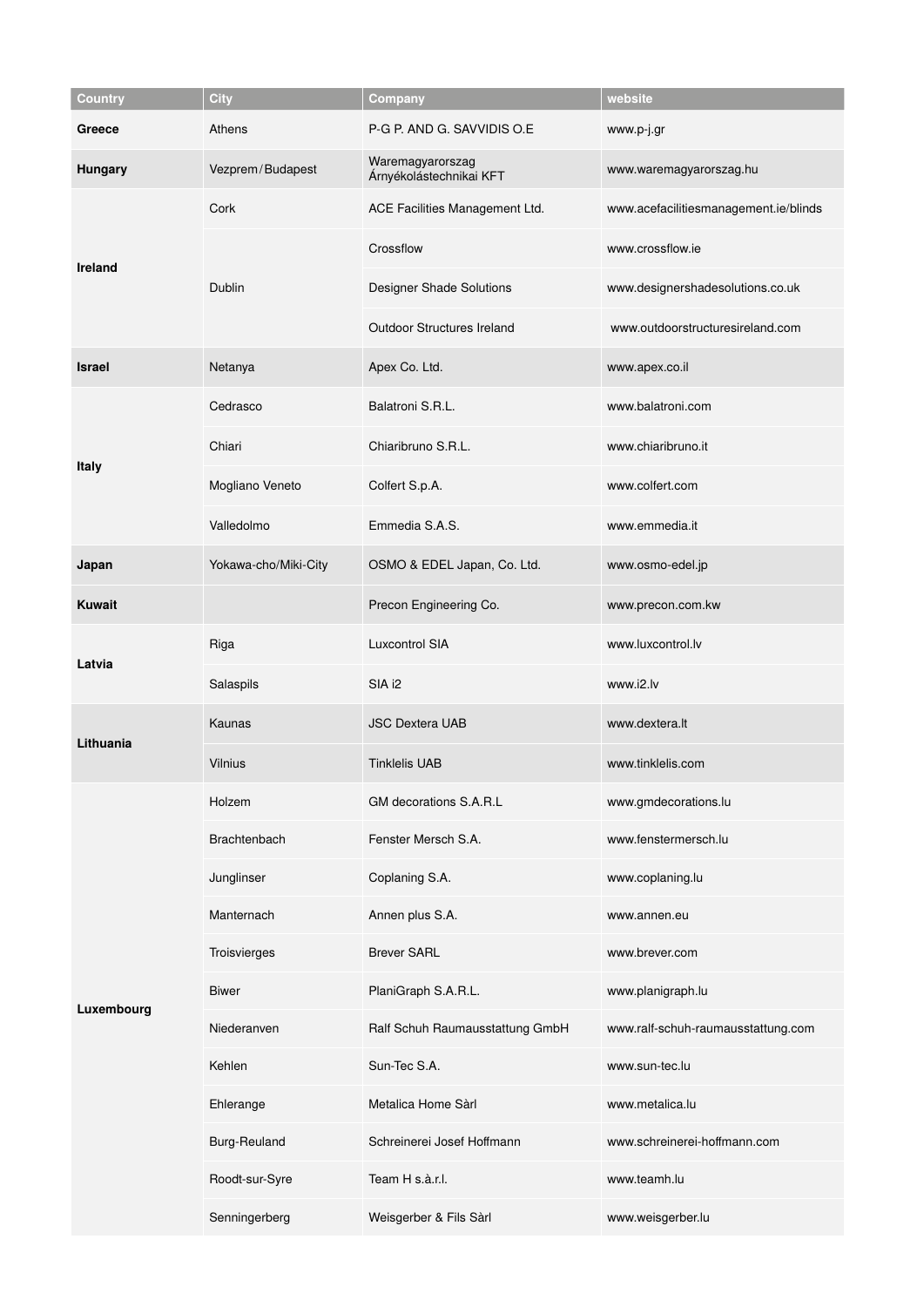| <b>Country</b>      | <b>City</b>                         | Company                               | website                     |  |
|---------------------|-------------------------------------|---------------------------------------|-----------------------------|--|
| <b>Mexico</b>       | Mérida                              | Aqua Energy Green House               | www.aegreenhaus.com         |  |
| <b>New Zealand</b>  | Hamilton-Melville                   | <b>ECOWINDOWS</b>                     | www.ecowindows.co.nz        |  |
| <b>Netherlands</b>  | www.warema.nl/speciaalzaken         |                                       |                             |  |
| Norway              | Oslo/Bergen/Trondheim/<br>Stavanger | Solskjermingsgruppen AS               | www.solskjermingsgruppen.no |  |
| <b>Poland</b>       | Poznan                              | Sun Line Sp. Z.o.o.                   | www.sunline.pl              |  |
|                     | Warsaw                              | Tomasz Jasienski                      | www.jasienski.com.pl        |  |
| Portugal            | São Domingos de Rana                | <b>CRUZFER LDA</b>                    | www.cruzfer.pt              |  |
| Romania             | Secuieni                            | S.C. Rollotec S.R.L.                  | www.rollotec.ro             |  |
| <b>Russia</b>       | Moscow                              | Wellsun Ltd.                          | www.wlsn.ru                 |  |
|                     |                                     | Redsonn                               | www.redsonn.ru              |  |
| <b>Slovakia</b>     | Kosice                              | Sofftech s.r.o.                       | www.sofftech.sk             |  |
|                     | Trencin                             | SHADOW SYS s.r.o.                     | www.shadowsys.sk            |  |
|                     | <b>Bratislava</b>                   | SHADOW SYS s.r.o. (showroom)          |                             |  |
| <b>South Africa</b> | Cape Town                           | <b>Shutters Cape</b>                  | www.shutterscape.co.za      |  |
|                     | Johannesburg                        | Kirk Roth Projects                    | www.kirkroth.co.za          |  |
|                     | Alicante                            | Evo Control Solar                     | www.evocontrolsolar.com     |  |
|                     | <b>Barcelona</b>                    | Cortisa                               | www.cortisa.com             |  |
|                     |                                     | Stil Condal                           | www.stilcondal.com          |  |
|                     |                                     | Coartal                               | www.coartal.com             |  |
| Spain               |                                     | <b>Torrente Exteriores</b>            | www.pergolasbarcelona.net   |  |
|                     | Madrid                              | Ventux Exclusive                      | www.ventux.es               |  |
|                     |                                     | Evo Control Solar                     | www.evocontrolsolar.com     |  |
|                     | Mallorca                            | Rosellosolar                          | www.rosellosolar.com        |  |
|                     |                                     | Schattenmacher<br>Sonnenschutztechnik | www.schattenmacher.de       |  |
| <b>Sweden</b>       | Vinslöv                             | Alusol AB                             | www.alusol.se               |  |
|                     | Stockholm                           | Carstads Leasing AB                   | www.carstads.se/            |  |
|                     | Mora                                | Mora Markis & Persienn Bygg AB        | www.moramarkis.se           |  |
|                     | Alingsås                            | Pg:S Persienn & Markisservice AB      | www.pg-markis.se            |  |